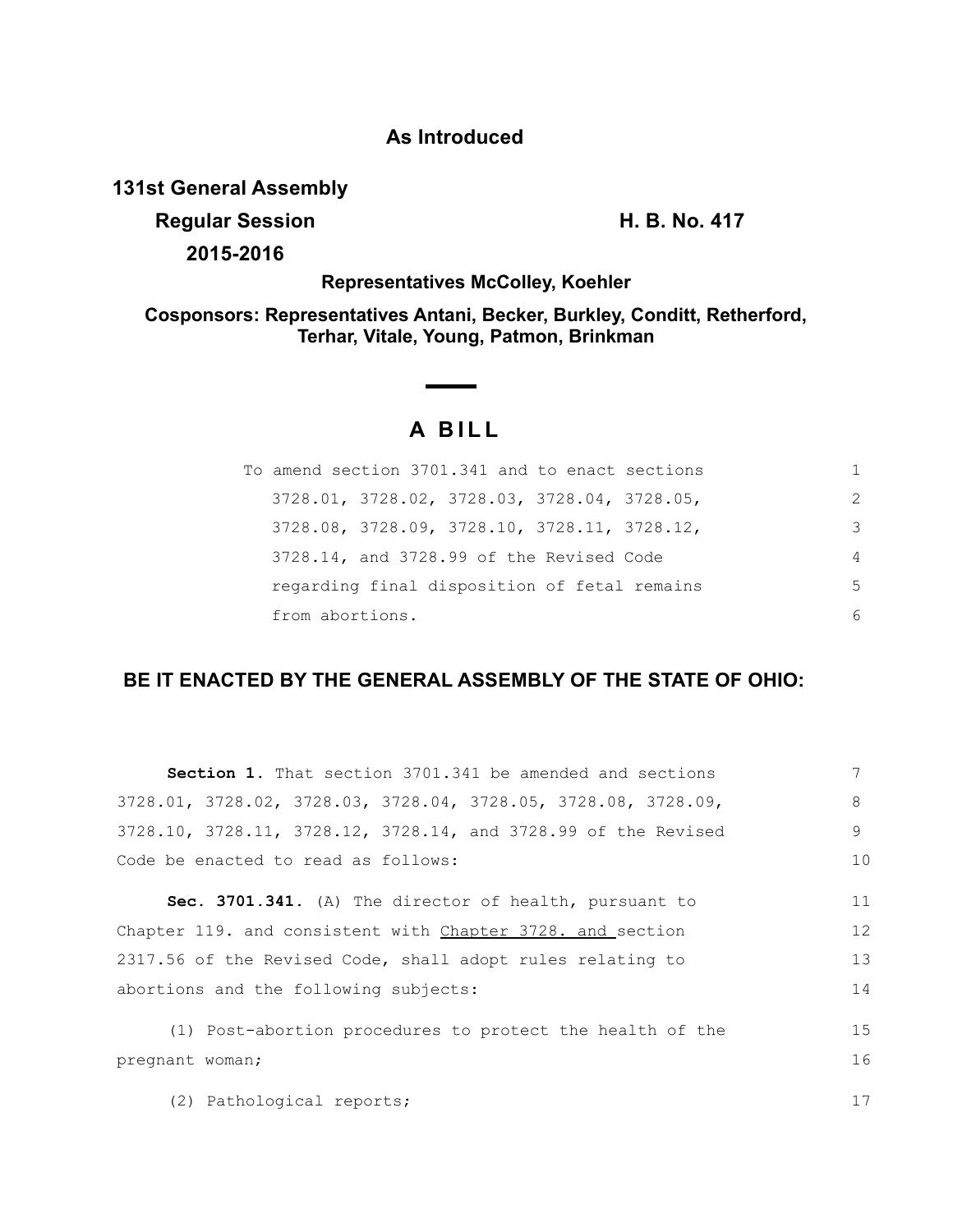| (3) Humane disposition of the product of human conception;      | 18 |
|-----------------------------------------------------------------|----|
| (4) Counseling.                                                 | 19 |
| (B) The director of health shall implement the rules and        | 20 |
| shall apply to the court of common pleas for temporary or       | 21 |
| permanent injunctions restraining a violation or threatened     | 22 |
| violation of the rules. This action is an additional remedy not | 23 |
| dependent on the adequacy of the remedy at law.                 | 24 |
| Sec. 3728.01. As used in this chapter:                          | 25 |
| (A) "Abortion facility" means any of the following in           | 26 |
| which abortions are induced or performed:                       | 27 |
| (1) Ambulatory surgical facility as defined in section          | 28 |
| 3702.30 of the Revised Code;                                    | 29 |
| (2) Any other facility in which abortion is legally             | 30 |
| provided.                                                       | 31 |
| (B) "Cremation" has the same meaning as in section 4717.01      | 32 |
| of the Revised Code.                                            | 33 |
| (C) "Fetal remains" means the entire fetus or any of its        | 34 |
| parts removed from the pregnant woman's uterus by an abortion.  | 35 |
| (D) "Interment" means the burial or entombment of fetal         | 36 |
| remains.                                                        | 37 |
| Sec. 3728.02. Final disposition of fetal remains from an        | 38 |
| abortion shall be by cremation or interment.                    | 39 |
| Sec. 3728.03. A pregnant woman who has an abortion has the      | 40 |
| right to determine whether disposition of the fetal remains     | 41 |
| shall be by cremation or interment.                             | 42 |
| Sec. 3728.04. (A) A pregnant woman shall exercise the           | 43 |
| right under section 3728.03 of the Revised Code by making the   | 44 |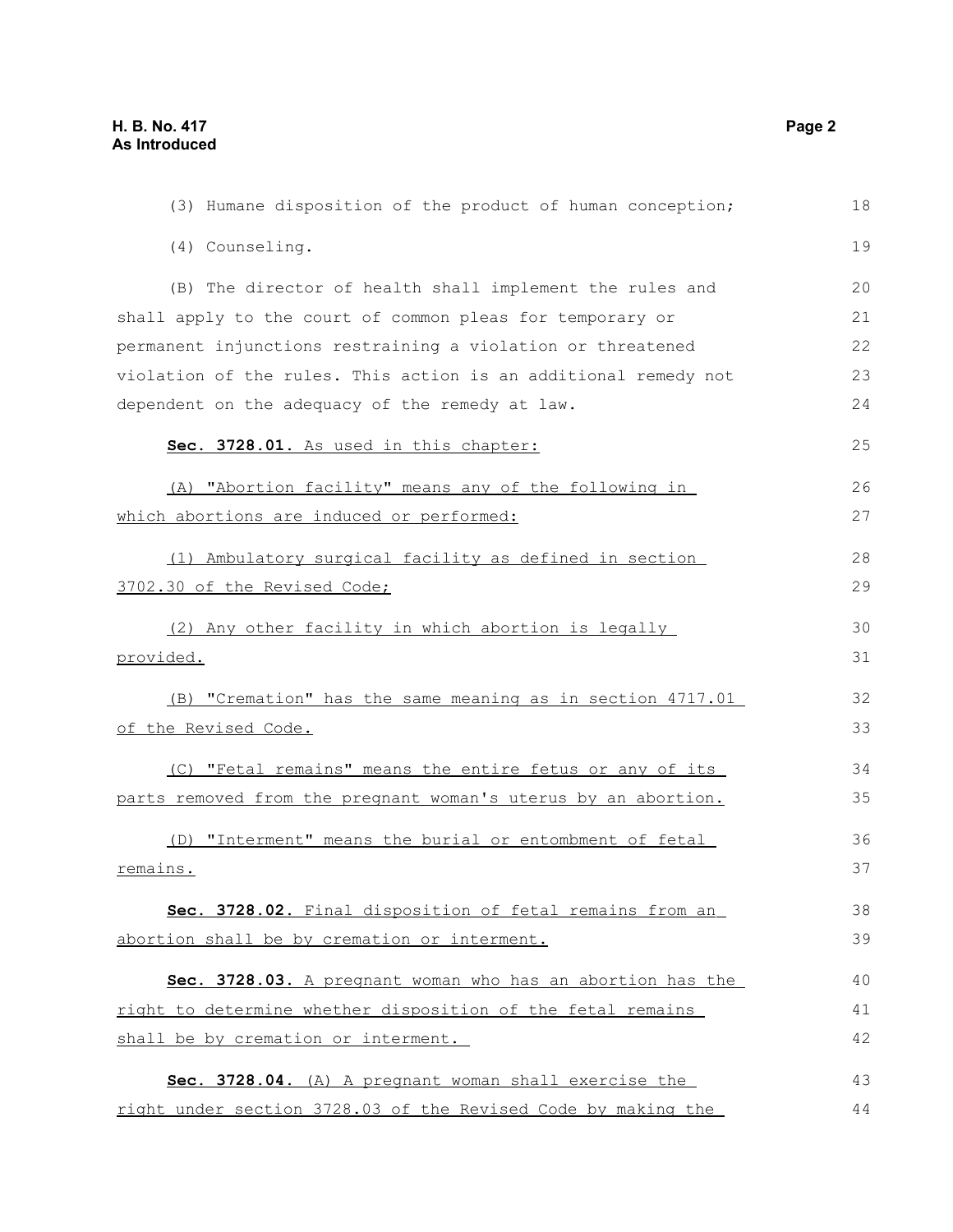| determination in writing using a form prescribed by the director | 45 |
|------------------------------------------------------------------|----|
| of health.                                                       | 46 |
| (B) (1) A pregnant woman who is under eighteen years of          | 47 |
| age, unmarried, and unemancipated shall obtain parental consent  | 48 |
| to the final disposition determination she makes under division  | 49 |
| (A) of this section. Parental consent shall be made in writing   | 50 |
| using a form prescribed by the director.                         | 51 |
| (2) Parental consent is not required if an order                 | 52 |
| authorizing consent to the abortion was issued under section     | 53 |
| 2151.85 of the Revised Code.                                     | 54 |
| Sec. 3728.05. Except as provided in division (B) of              | 55 |
| section 3728.08 of the Revised Code, an abortion facility may    | 56 |
| not release fetal remains until it obtains a final disposition   | 57 |
| determination made, and if applicable, the parental consent      | 58 |
| made, under section 3728.04 of the Revised Code.                 | 59 |
| Sec. 3728.08. An abortion facility shall not arrange for         | 60 |
| the cremation or interment of fetal remains unless one of the    | 61 |
| following applies:                                               | 62 |
| (A) The final disposition determination made, and if             | 63 |
| applicable, consented to, under section 3728.04 of the Revised   | 64 |
| Code directs the cremation or interment of the fetal remains.    | 65 |
| (B) No final disposition determination is made, and if           | 66 |
| applicable, consented to, under section 3728.04 of the Revised   | 67 |
| Code within a reasonable time after the abortion was induced or  | 68 |
| performed.                                                       | 69 |
| Sec. 3728.09. An abortion facility shall pay the costs of        | 70 |
| the cremation or interment of fetal remains, unless the final    | 71 |
| disposition determination indicates a method or process of       | 72 |
| cremation or interment that involves extraordinary expense. Any  | 73 |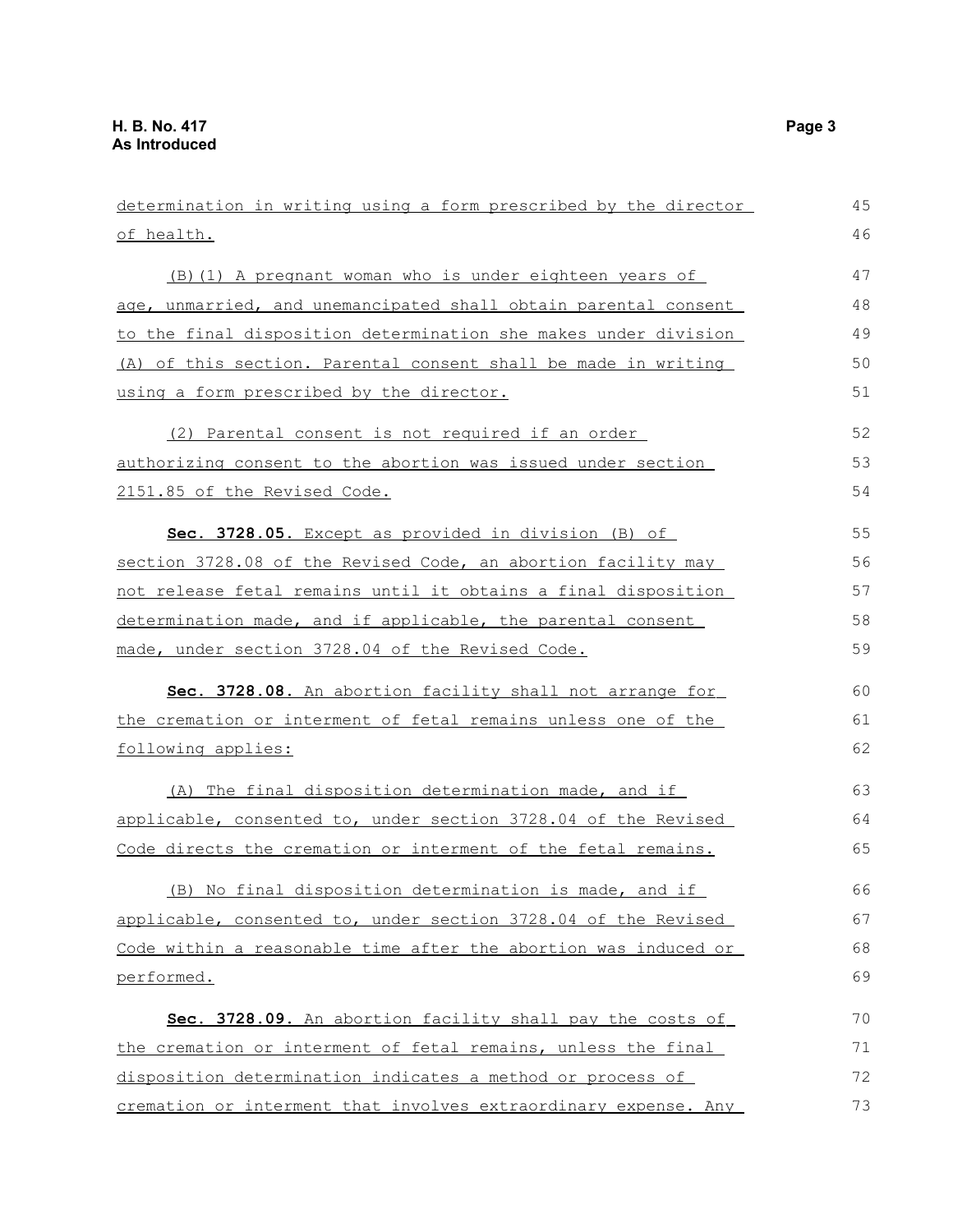| extraordinary expenses shall be paid by the pregnant woman.      | 74  |
|------------------------------------------------------------------|-----|
| Sec. 3728.10. An abortion facility shall document in the         | 75  |
| pregnant woman's medical record the final disposition            | 76  |
| determination made, and if applicable, the parental consent      | 77  |
| made, under section 3728.04 of the Revised Code.                 | 78  |
| Sec. 3728.11. An abortion facility shall maintain                | 79  |
| evidentiary documentation demonstrating the date and method of   | 80  |
| the disposition of all fetal remains from abortions performed or | 81  |
| induced in the facility.                                         | 82  |
| Sec. 3728.12. An abortion facility shall have written            | 83  |
| policies and procedures regarding cremation or interment of      | 84  |
| fetal remains from abortions performed or induced in the         | 85  |
| facility.                                                        | 86  |
| Sec. 3728.14. The director of health, in accordance with         | 87  |
| Chapter 119. of the Revised Code, shall adopt rules necessary to | 88  |
| carry out sections 3728.01 to 3728.12 of the Revised Code,       | 89  |
| including rules that prescribe the following:                    | 90  |
| (A) The method in which pregnant women who seek abortions        | 91  |
| are informed of the following:                                   | 92  |
| (1) The right to determine final disposition of fetal            | 93  |
| remains under section 3728.03 of the Revised Code;               | 94  |
| (2) The available options for disposition of fetal               | 95  |
| remains.                                                         | 96  |
| (B) The notification form for final disposition                  | 97  |
| determinations and the parental consent form for purposes of     | 98  |
| section 3728.04 of the Revised Code.                             | 99  |
| Sec. 3728.99. (A) No person shall fail to comply with            | 100 |
| sections 3728.02, 3728.05, 3728.08, 3728.10, or 3728.11 of the   | 101 |